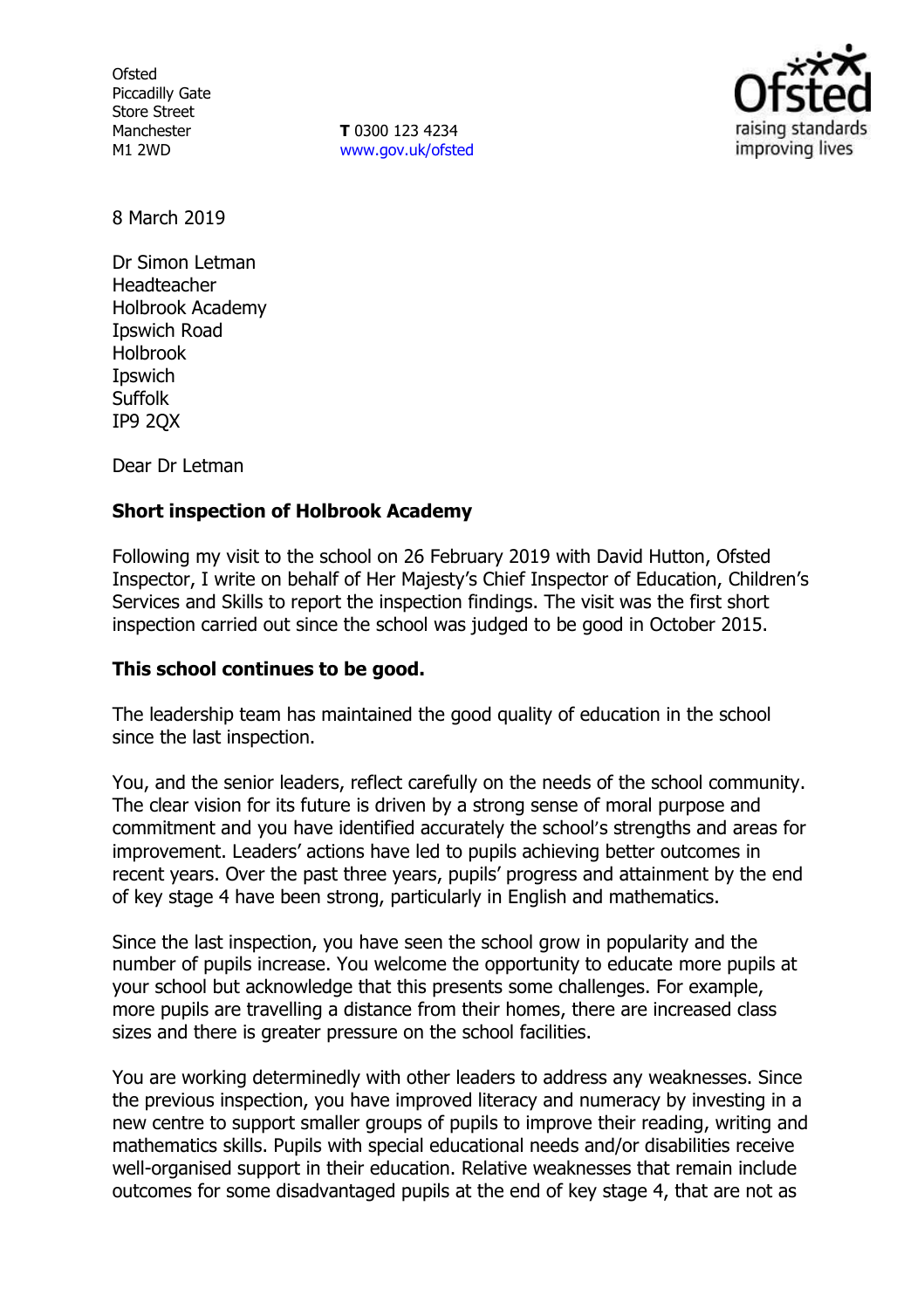

good as for other groups in the school. In addition, while overall attendance has risen slightly, for some groups, it is below average. Governors support the changes you are making and offer a good level of challenge to school leaders. They share your determination to improve the school and acknowledge that the actions to increase pupils' attendance need to be more sharply focused.

Staff, parents and pupils typically agree that most pupils behave well. Good behaviour was apparent during the inspection. Almost all pupils worked well and interacted positively with their teachers and with each other. Last year, leaders introduced an isolation room and a course to improve the behaviour of pupils who regularly misbehave. Records show that visits to this room are rapidly decreasing and conduct in lessons has improved. Parents made appreciative comments about the school community and the range of support offered to their children. Pupils were similarly positive about the support given to them.

# **Safeguarding is effective.**

Pupils' well-being is a priority for the school. Pupils benefit from being able to access a wide range of support if they need to.

Staff understand the responsibilities they have to keep pupils safe because the training they receive is regular and appropriate. Adults know what to do if they have concerns about a pupil's welfare. Staff work well with external agencies to ensure that pupils who need additional help receive it in as timely a manner as possible.

Almost all parents who responded to Ofsted's online questionnaire, Parent View, agree that their children are safe and well cared for at Holbrook Academy. Pupils who spoke with us and who responded to Ofsted's online survey agreed. Inspection evidence supports their views.

While safer recruitment and child protection records are acceptable, they are not organised as systematically as they could be. Leaders and governors have recognised this and are taking steps to improve these procedures.

During the inspection, most pupils told us that bullying is infrequent and that teachers generally respond to it swiftly and effectively. This was consistent with pupils' responses to Ofsted's online survey and with the school's records.

## **Inspection findings**

- Last year, disadvantaged pupils made similarly good progress to that made by other pupils nationally in a number of subjects, including English and mathematics. However, their attainment in GCSE examinations was below that of other groups in the school.
- Work in books shows that the gap in attainment appears to be narrowing. Disadvantaged pupils told inspectors that they feel well supported. Leaders have greatly improved transition arrangements. Before admission to the school, the school creates a profile for each disadvantaged pupil. However, the pupil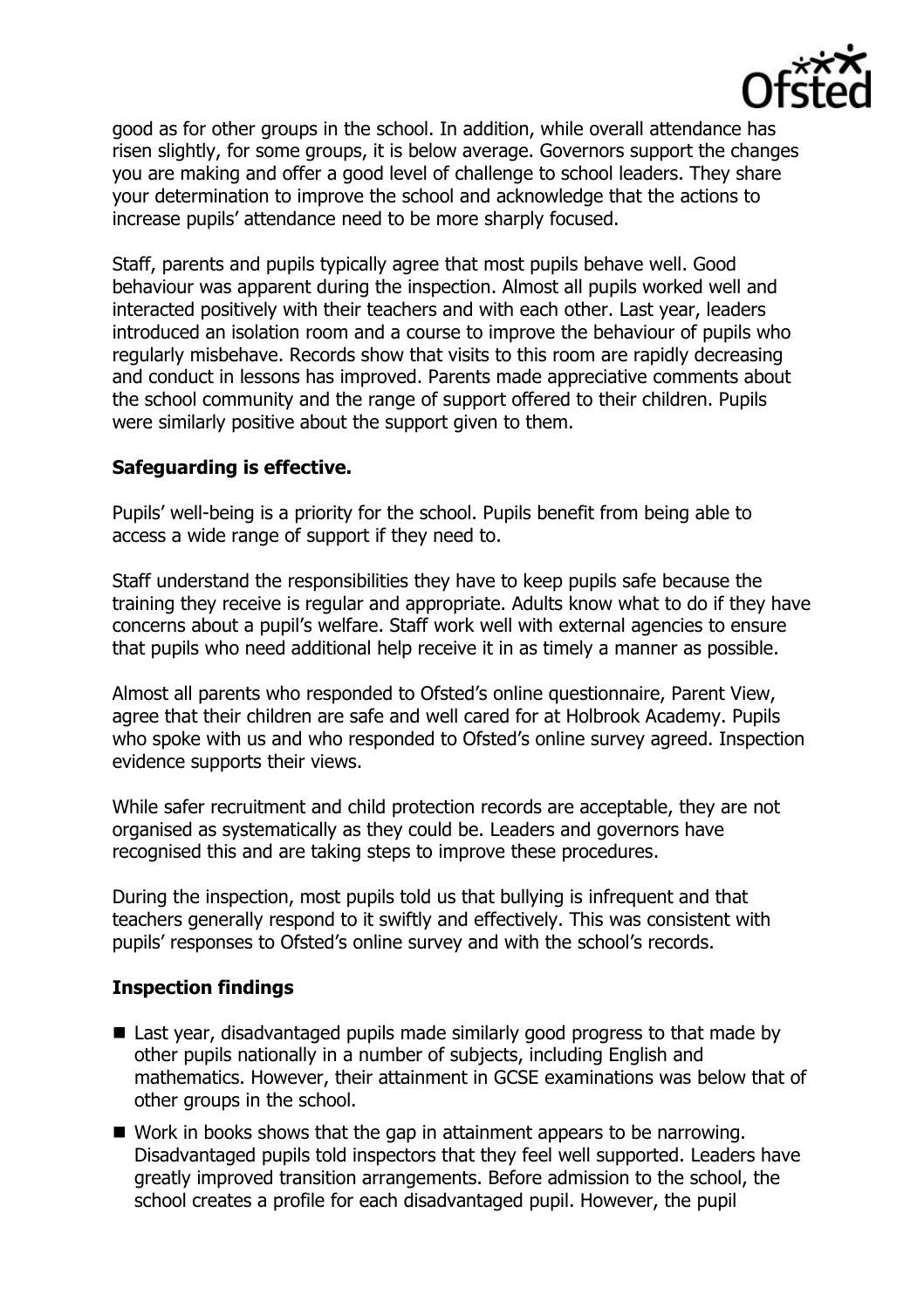

premium funding is not linked closely enough to this profile to ensure that individual pupils receive the support that would help them to make stronger progress.

- In recent years, overall absence and the rates of persistent absence have been above average. This is particularly true for some disadvantaged pupils. This year there has been a reduction in overall absence but the absence of disadvantaged pupils has risen slightly.
- Leaders are making changes to the way they are monitoring and encouraging better attendance. For example, last year they introduced awards to acknowledge good attendance and gave school tutors the responsibility to work with pupils to improve. There are a number of examples of year groups and individuals whose attendance has improved as a result of these initiatives. However, the impact of this has been inconsistent, as some tutors prove less effective than others. Leaders have not established a universal understanding of why some groups of pupils do not attend often enough.
- We investigated whether the curriculum was broad enough to help pupils to achieve as much as they can. Although Holbrook is a small secondary school, it offers a range of subjects at both key stages that meet the needs of the school community. You have prioritised English and mathematics over the past few years but middle leaders report that, with improved literacy and numeracy, this focus has had a positive impact on their subjects. New courses like business studies, media and music technology are now part of the curriculum and are very popular with the pupils.
- Published information shows that quite a small proportion of pupils complete the English Baccalaureate (EBacc). This is essentially because too few pupils study a modern foreign language in key stage 4. Leaders recognise this and are encouraging more to take part. Those who do study a language make good progress. The school encourages all pupils to study French at key stage 3. Inspectors heard pupils, in both French and German lessons, converse with confidence and produce accurate written work in the language.
- Careers guidance and support is very helpful to pupils. Life skills and a tutor programme focus on developing self-awareness and citizenship. The school supports all pupils in making their optional choices at GCSE and all pupils receive a careers interview. Disadvantaged pupils receive additional career guidance to ensure that they are taking subjects in which they can achieve. You have also introduced a scheme to introduce pupils to a wider curriculum through a weekly enrichment afternoon. Although a few parents questioned the validity of this scheme, pupils were highly positive about the wide range of activities and clubs they could participate in.

## **Next steps for the school**

Leaders and those responsible for governance should ensure that:

 $\blacksquare$  they develop a better understanding of why some groups of pupils do not attend regularly, so that their actions can be more effective